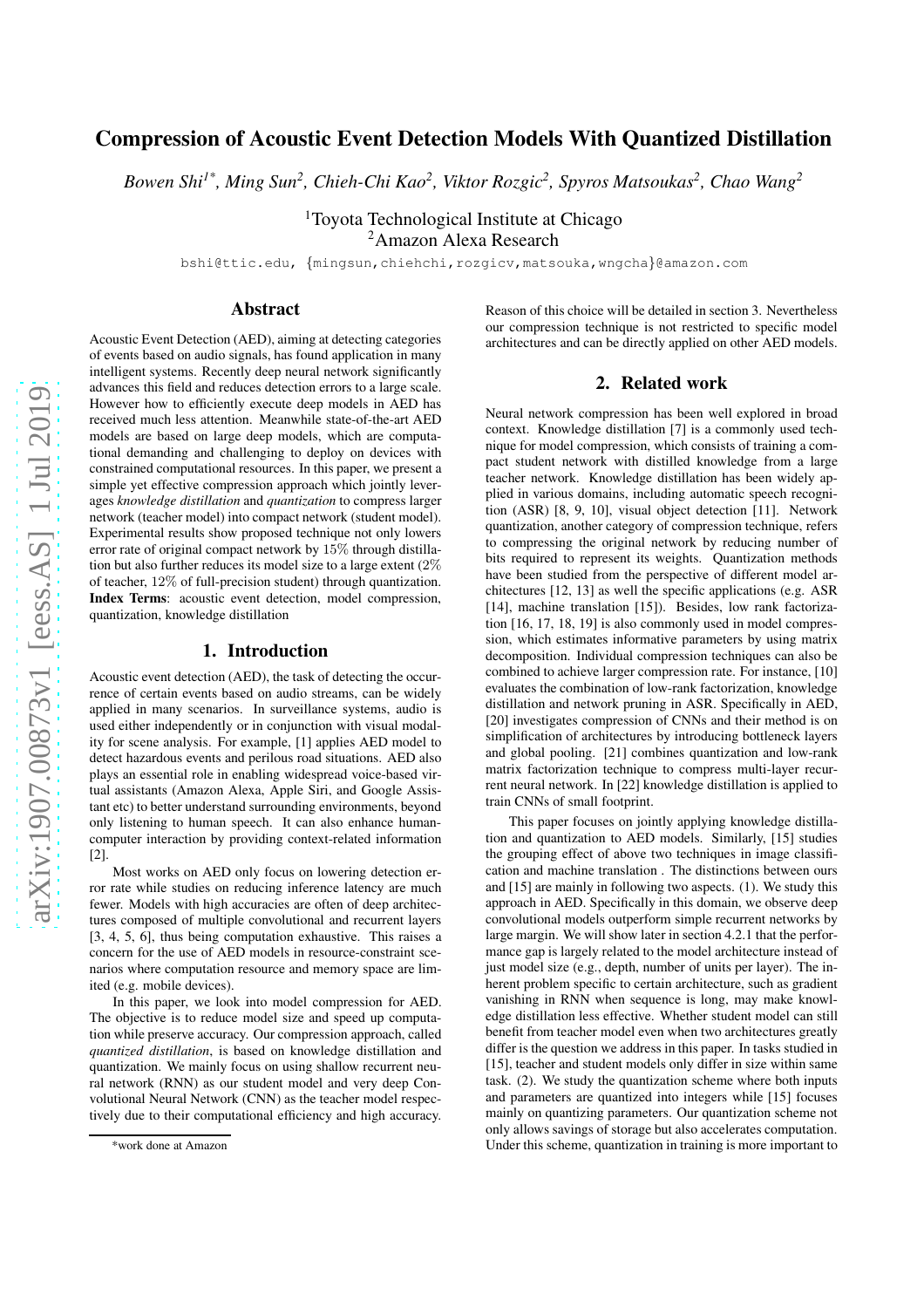prevent loss of accuracy, which will be shown in section 4.2.3.

### 3. Methods

We start by formulating the multi-class acoustic event detection problem. Given an audio signal  $I$  (e.g. log mel-filter bank energies (LFBEs)), the task is to train a model f to predict a multihot vector  $y \in \{0,1\}^C$ , with C being the size of event set  $\mathcal{E}$ , and  $y_c$  being a binary indicator whether event c is present in  $I$ . Note the prediction  $f(I)$  is not a distribution over event set  $\mathcal E$ since multiple events can occur simultaneously in  $I$ . We denote  $\mathcal{D}_L = \{(I, \mathbf{y})\}$  as the labeled dataset. Model f is trained using cross-entropy loss (see equation 1), where  $w_c$  is the penalty of mis-classification for positive data of class c.  $w_c$  should be tuned to balance losses computed from positive and negative instances.

$$
L_{ce} = -\sum_{(I,\mathbf{y}) \in \mathcal{D}_L} \sum_{c=1}^{C} \{w_c y_c \log f_c(I) + (1 - y_c) \log(1 - f_c(I))\}
$$
\n(1)

Knowledge Distillation Classic knowledge distillation [7] requires training a teacher model first, which is often a large network. A student model is trained with knowledge distillation loss which utilizes the logits outputs from the teacher model as soft-targets. In our multi-class setting, loss defined in equation 2 is used to train the student model  $\mathbf{m}^s$ .

$$
L_{kd} = \sum_{(I,\mathbf{y}) \in \mathcal{D}_L} \{ \alpha T^2 l(I, \mathbf{y}^t(I;T)) + (1 - \alpha) l(I, \mathbf{y}) \}
$$
  

$$
l(I, \mathbf{y}') = \sum_{c=1}^C \{ w_c y_c' \log \mathbf{m}_c^s(I) + (1 - y_c') \log(1 - \mathbf{m}_c^s(I)) \}
$$
  

$$
\mathbf{y}^t(I;T) = \frac{1}{1 + \exp(-\frac{\mathbf{m}^t(I)}{T})}
$$
 (2)

where  $m<sup>t</sup>$  and  $m<sup>s</sup>$  are teacher and student model which takes in acoustic signal I and output logits in different event categories, y ′ denotes probability of either ground-truth (y) or that given by teacher model  $(y^t(I;T))$ . T and  $\alpha$  are hyperparameters controlling respectively the softness of teacher logits z and relative weight of distillation loss.

Quantized Distillation Based on classic knowledge distillation, we further quantize the student model both during training and inference time to introduce more compression effect, which we refer to as *quantized distillation* throughout the paper. Quantization consists of representing floating-point values with n-bit integers ( $n < 32$ ). A common quantization process include following steps: (1). scaling: which normalizes vectors of arbitrary range to values in  $[0, 1]$ ,  $(2)$ . quantizing: which rounds scaled values to quantized values [0, 1], (3). recovering: which scales quantized values in [0, 1] back to original range. The above process is formulated as equation 3, where  $V$  and  $V<sup>q</sup>$  are parameter before and after quantizing.

$$
\hat{\mathbf{V}} = \frac{\mathbf{V} - \beta}{\alpha}
$$
\n
$$
\hat{\mathbf{V}}^{q} = \hat{Q}_{n}(\hat{\mathbf{V}}) = \frac{[\hat{\mathbf{V}}(2^{n} - 1)]}{2^{n} - 1}
$$
\n
$$
\mathbf{V}^{q} = \alpha \hat{\mathbf{V}}^{q} + \beta
$$
\n
$$
\alpha = \max_{i} V_{i} - \min_{i} V_{i}, \ \beta = \min_{i} V_{i}
$$
\n(3)

As the quantization function  $(\hat{Q}_n)$  in equation 3) is discrete, its gradient is almost zero everywhere. To solve this problem, we apply straight-through estimator [23] to approximate the gradient computation regarding  $\hat{V}$ . The forward and backward pass are given as equation 4.

forward : 
$$
\hat{\mathbf{V}}^q = \hat{Q}_n(\hat{\mathbf{V}})
$$
  
backward :  $\frac{\partial l}{\partial \hat{\mathbf{V}}} = \frac{\partial l}{\partial \hat{\mathbf{V}}^q}$  (4)

During training time, we train a quantized student model by distilling from a full-precision teacher model through minimizing loss of equation 2. At test time, only the quantized student model is used for inference.

Choice of Model In the scope of this paper, the student model is based on RNN and teacher model is on CNN. Across several benchmarks [3, 5, 4] in AED, CNNs including classic convolutional model and convolutional architecture augmented with additional recurrent layers has achieved much better detection accuracy. Those CNNs are usually very deep in consideration of accuracy. For example, the best performing model in [3] is ResNet [24] with 50 layers. Compared to CNNs, RNN has folllowing advantages: (1). It is more compact and induces much less computation compared to a deep CNN (see table 2 in experimental section for detailed comparison) (2). For CNN, entire sequence of raw input and its sub-sampled feature sequence of each intermediate layer have to be stored in memory during forward computation. The memory overhead is huge particularly when CNN is deep (e.g., ResNet-50). This arouses a concern for its deployment on devices with limited computational resources. (3). RNN is naturally suited for on-line setting where sequence length is undetermined beforehand, which is often the case in real-life applications of AED.

LSTM Quantization We choose LSTM as our student RNN model and the remaining part of this section will be devoted to how to quantize LSTM in detail. The structure of LSTM is shown as equation 5, where  $x_t$ ,  $h_t$ ,  $C_t$  are input, hidden state, cell state of LSTM at timestep t.  $\{W_f, W_i, W_c, W_o\}$ ,  ${b_f, b_i, b_c, b_o}$  are weight and bias parameters to be trained.

$$
f_t = \sigma(W_f \cdot [h_{t-1}, x_t] + b_f)
$$
  
\n
$$
i_t = \sigma(W_i \cdot [h_{t-1}, x_t] + b_i)
$$
  
\n
$$
\tilde{C}_t = \tanh(W_c \cdot [h_{t-1}, x_t] + b_i)
$$
  
\n
$$
C_t = f_t * C_{t-1} + i_t * \tilde{C}_t
$$
  
\n
$$
o_t = \sigma(W_o \cdot [h_{t-1}, x_t] + b_o)
$$
  
\n
$$
h_t = o_t * \tanh(C_t)
$$
 (5)

Operations in LSTM include matrix multiplication, elementwise multiplication and activation computation. Quantization of those operators follow the equation in 6. The value of bias involved in a linear transform is not quantized (see equation 6) due to its negligible number of parameters compared to that of weight matrices

$$
\mathbf{y} = \mathbf{W}\mathbf{x} + \mathbf{b} \rightarrow \mathbf{y} = Q_n(\mathbf{W})Q_n(\mathbf{x}) + \mathbf{b}
$$
  
\n
$$
\mathbf{y} = \mathbf{x}_1 * \mathbf{x}_2 \rightarrow \mathbf{y} = Q_n(\mathbf{x}_1) * Q_n(\mathbf{x}_2)
$$
  
\n
$$
\mathbf{y} = F(\mathbf{x}) \rightarrow \mathbf{y} = Q_n(F(\mathbf{x}))
$$
  
\n
$$
F : \sigma, \tanh
$$
\n(6)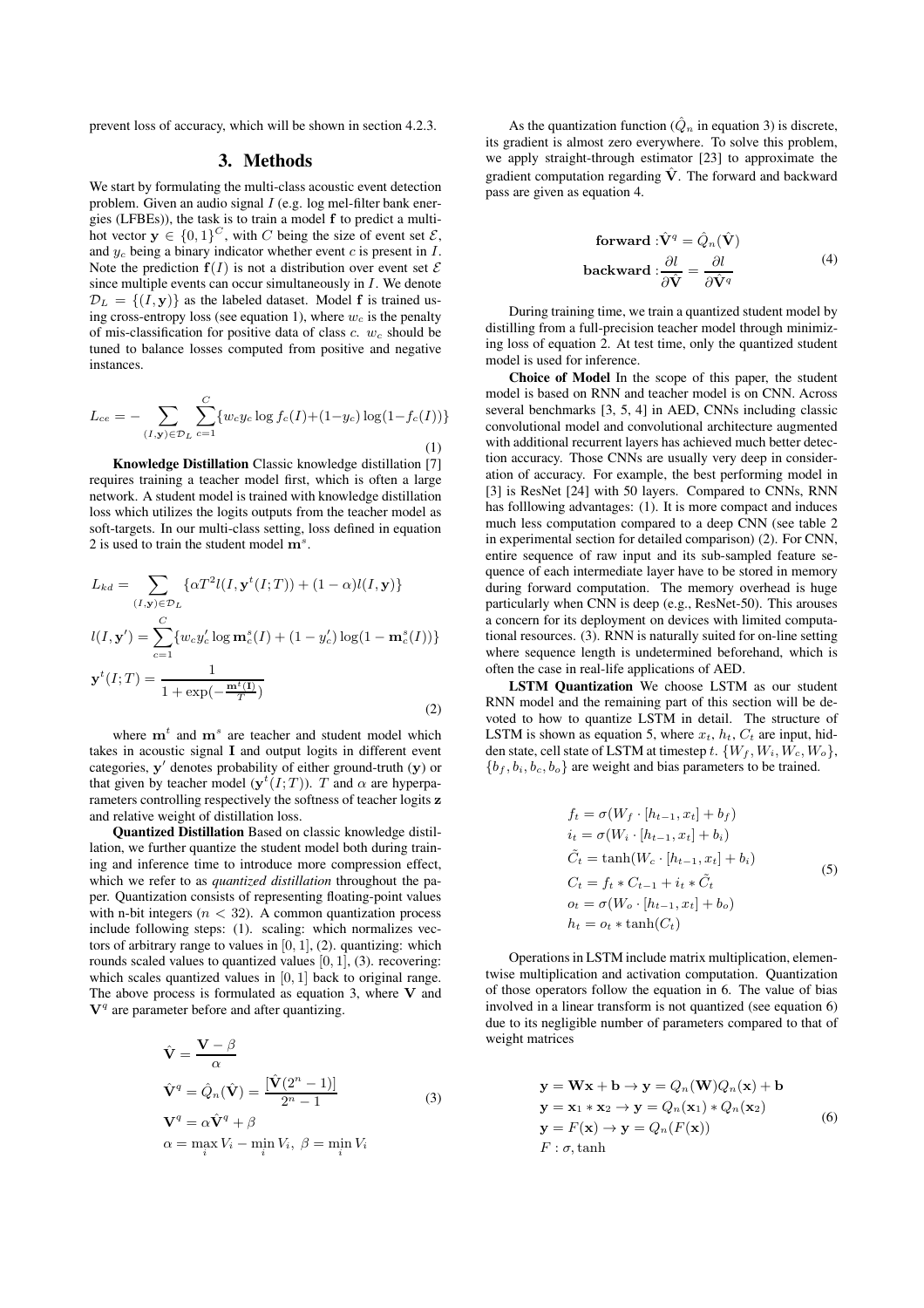We quantize every operation of LSTM in equation 6, which means both input and parameters of any operator are quantized. Though quantization of input does not have any impact on the storage size of the model, computation can be accelerated because arithmetic with lower bit-width is faster. Lower bit-widths also mean we can squeeze more data into the same caches/registers which can reduce the frequency of accessing RAM, which usually consumes a lot of time and power. In practice the overhead of value quantization (equation 3) is negligible and we will detail on this later in section 4.2.2.

# 4. Experiments

## 4.1. Experimental Setting

Data The dataset we use is a subset from Audioset [25], which contains a large amount of 10-second audio clips. In particular, we select dog sound, baby crying and gunshots as the target events. These three events included in Audioset amount to 13,460, 2,313 and 4,083 respectively, and we use all of them. In addition to these three events, we randomly selected 36,036 examples from all other audio clips in Audioset as negative samples. We randomly split the whole subset for training (70%), validation (10%) and test (20%). Additional efforts has been made to ensure the distribution of events roughly the same across different sets.

Implementation details We compute log mel-filter bank energy (LFBE) features for each audio clip, as is common in previous works on AED [3, 5, 6]. It is calculated with window size of 25 ms and hop size of 10 ms at sampling rate of 16K. The number of mel coefficients is 64, which gives us log-mel spectrogram feature of size  $998 \times 64$  for each audio clip. Features are further normalized via global cepstral mean and variance normalization (CMVN).

We use DenseNet [26] with 63 layers as the teacher model. The DenseNet we use contains 4 dense blocks with respectively 3, 6, 12 and 8 dense layers, where each layer is composed of batch normalization, ReLU,  $1 \times 1$  convolution, batch normalization, ReLU and  $3 \times 3$  convolution. We apply average pooling over all timesteps before feeding into a fully connected layer for classification. We experiment with different CNN architectures including ResNet [24] and DenseNet with different number of layers (up to 121 layers). The DenseNet-63 gives us the best performance on validation set and we use it as the backbone teacher model.

As mentioned in previous section, one-layer LSTM with 256 hidden units is used as the student model. Only the hidden state of last timestep is used for prediction.

In quantization experiments, we will experiment 8-bit and 4-bit quantization with training. We did not quantize the model with less than 4-bit, as it results in significant performance degradation. Both parameters and input are quantized to the target number of bit (8 or 4) except that the cell state  $(C_t$  in equation 5) will be quantized into 16 bits. Empirically we find quantizing  $C_t$  to low-bits leads to divergence in training. This may be related to its potential unbounded value. Such behavior on quantizing recurrent neural networks is also reported in [13].

For all experiments we use Adam optimizer with learning rate of 0.001 and batch size of 64. We tuned penalty on positive loss ( $w_c$  in equation 1) on validation set and found setting it to be the ratio between positive and negative examples of each class in the training set gives overall best results. This practice also prevents us from tuning  $w_c$  for every class.

Evaluation Metric We evaluate the performance of models

based on AUC (area under curve) on ROC curve (true positive rate vs. false positive rate) and EER (equal error rate) on DET curve (false negative rate vs. false positive rate). Higher AUC and lower EER indicate better performance. We report their values on individual events as well as average over all three events.

To evaluate the compression effect, we measure number of parameters (in Millions), size of parameters (in MB) and number of floating point operations (FLOPs). FLOPs measure the amount of computation while the first two metrics measure storage size of the model.

### 4.2. Results

### *4.2.1. Effect of knowledge distillation*

In this part, we will show: (1). LSTMs are more compact models but much less accurate compared to a deep CNN. (2). Accuacy of LSTM can be much improved through knowledge distillation from a deep CNN. Size of different models are listed in table 2. As can be seen from table 2, 1-layer LSTM is around 6 times smaller compared to the DenseNet with 63 layers. However, Dense-63, which is more computational intensive, has achieved much higher accuracy than recurrent models (see table 1). The better performance is due to its depth as well as the convolutional architecture. By comparing LSTM of 1 and 3 layers, we find increasing depth of LSTM brings small gain but its performance still greatly falls behind CNN model. The low performance of LSTM is related to its recurrent architecture, where gradient vanishing will be severe when sequence is very long ( $\approx$ 1000 frames). However, the gain of convolutional model can be distilled into LSTM despite their fundamental difference in architecture. Through knowledge distillation, error rates of onelayer LSTM are reduced consistently across all three events and on average EER is reduced by 26.7% (relative). The distilled 1-layer LSTM outperforms vanilla 3-layer LSTM, which shows the gain from knowledge distillation cannot be brought by simply increasing depth. In the meantime, the distilled LSTM is 3 times smaller than its 3-layer counterpart which again shows knowledge distillation is an efficient way for model compression in AED.

Table 1: *AUC and EER of full-precision models (w and w/o knowledge distillation). For AUC, higher is better. For EER, lower is better*

| Full-precision<br>models |         |          | <b>LSTM</b>          | <b>LSTM</b> | LSTM+KD     |
|--------------------------|---------|----------|----------------------|-------------|-------------|
|                          |         | Dense-63 | $(3 \text{ layers})$ | $(1$ layer) | $(1$ layer) |
|                          | Dog     | 95.68    | 92.51                | 91.35       | 93.65       |
| AUC                      | Baby    | 97.80    | 93.66                | 92.09       | 95.81       |
| $(\%)$                   | Gunshot | 97.93    | 94.90                | 92.86       | 96.78       |
|                          | Avg     | 97.14    | 93.87                | 92.10       | 95.41       |
|                          | Dog     | 11.11    | 15.19                | 16.60       | 14.07       |
| EER                      | Baby    | 6.56     | 13.58                | 15.58       | 10.21       |
| $(\%)$                   | Gunshot | 6.41     | 11.79                | 13.07       | 9.19        |
|                          | Avg     | 8.03     | 13.52                | 15.08       | 11.16       |

### *4.2.2. Effect of quantized distillation*

Quantizing the student LSTM can bring further compression effects. We use the same 1-layer LSTM trained with knowledge distillation as in table 1 except it is further quantized here. AUC/EER of LSTM with different number of bits are shown in table 3. Oveall, quantization further reduces size of LSTM while maintaining its accuracy well. LSTM can be compressed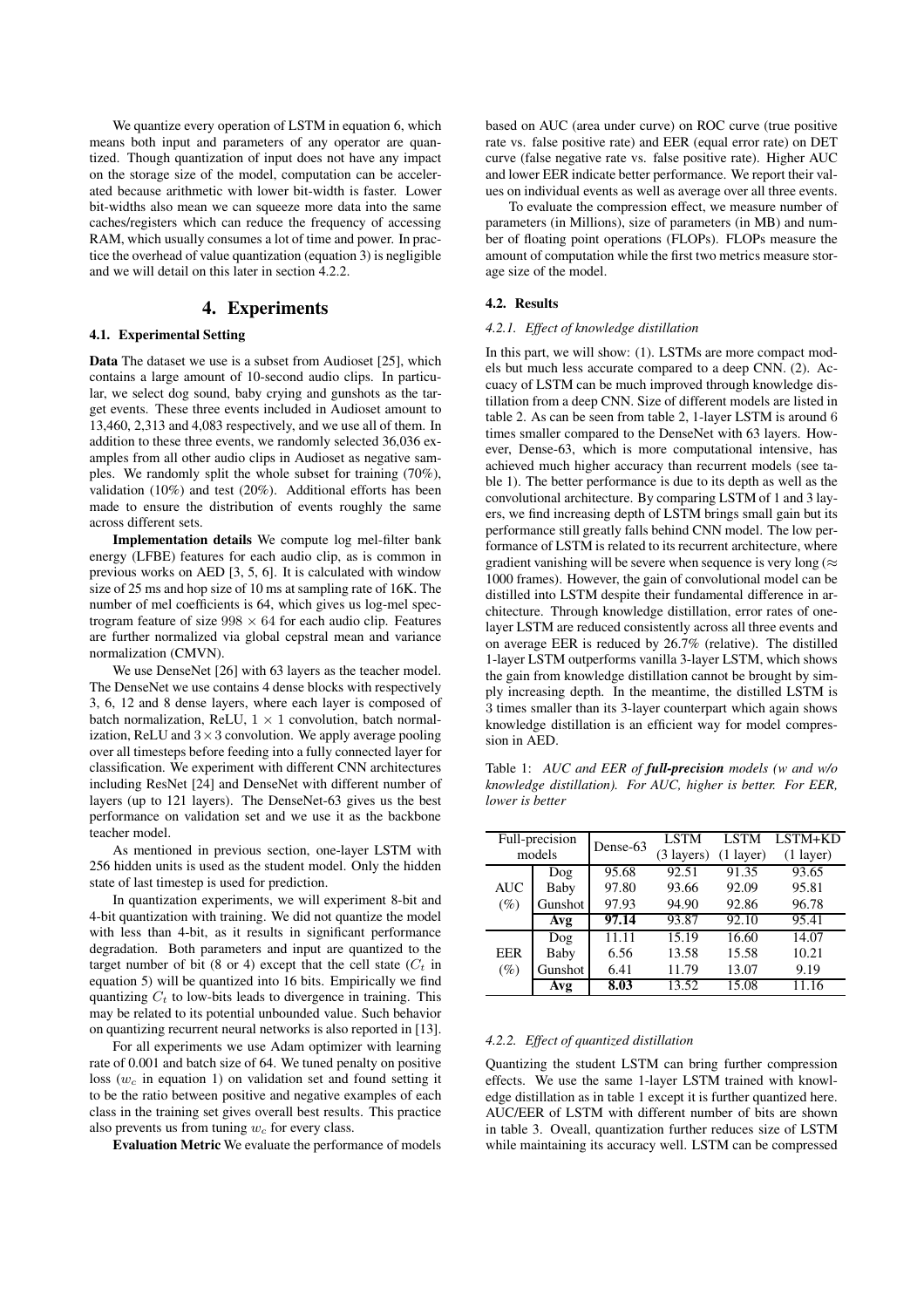Table 2: *Comparison of full-precision teacher and student models on number of parameters, parameter size and FLOPs*

|                | Dense-63 | <b>LSTM</b><br>(3 layers) | <b>LSTM</b><br>$(1$ layer) | LSTM+KD<br>$(1 \text{ layer})$ |
|----------------|----------|---------------------------|----------------------------|--------------------------------|
| # params $(M)$ | 2.28     | 1.32                      | 0.33                       | 0.33                           |
| Param size(MB) | 8.70     | 5.27                      | 1.26                       | 1.26                           |
| FLOPs(G)       | 1.38     | 131                       | 0.32                       | 0.32                           |

to  $1/4$  and  $1/8$  of full-precision size when it is quantized to 8 and 4 bits. Relative EER increase under the two settings are respectively 4% and 12%. As knowledge distillation improves model accuracy substantially, we find even a 4-bit quantized distilled model achieves much lower error rates compared to its full-precision counterpart without distillation (one-layer LSTM in table 1). Note result of 16-bit quantization is not shown in table 1. Under 16-bit setting, we find there is almost no loss of accuracy from quantization.

We do not measure FLOPs in table 3 because model parameters are quantized into integers and FLOPs no longer applies. However, we expect computation will be accelerated since we quantize every operation and lower bit-widths allows faster arithmetic computation. Detailed reason can be found in section 3. Besides, the computation overhead brought by quantization is low. In our case, value quantization induces additional 0.0016G FLOPs, which is negligible compared to the 0.32G FLOPs of running full-precision LSTM. The exact speedup ratio by quantization depends implementation which are harware specific and will not be discussed here.

Table 3: *Performance of quantized distilled LSTM. For AUC, higher is better. For EER, lower is better*

| LSTM+KD<br>$(1$ layer) |         | Full-<br>precision | 8-bit | 4-bit |
|------------------------|---------|--------------------|-------|-------|
|                        | Dog     | 93.65              | 92.99 | 92.84 |
| AUC $(\%)$             | Baby    | 95.81              | 95.00 | 94.35 |
|                        | Gunshot | 96.78              | 96.03 | 95.65 |
|                        | Avg     | 95.41              | 94.67 | 94.28 |
|                        | Dog     | 14.07              | 14.61 | 14.72 |
| EER $(\%)$             | Baby    | 10.21              | 10.19 | 12.56 |
|                        | Gunshot | 9.19               | 10.23 | 10.31 |
|                        | Avg     | 11.16              | 11.68 | 12.53 |
| Param size(MB)         |         | 1.26               | 0.32  | 0.17  |

### *4.2.3. Further analysis on quantization*

In our quantization scheme the model is quantized both at training and test time. Quantization in training aims at learning proper range for parameters where the degradation from lowprecision within that range is small. As both inputs and model parameters are quantized, the loss of computation precision is larger compared to the case where only parameters are quantized. Thus quantization in training is crucial to prevent degradation of performance. To further show the effectiveness of quantization in training, we compare it with post-mortem (PM) quantization where model is only quantized at test time. In addition we vary the number of hidden units of LSTM to see how performance gap changes with different model size. For simplicity we only show the average AUC/EER over three events but results are consistent acorss three events.

As can be seen from table 4, quantization in training main-

tains accuracy better than PM in all scenarios. In particular, the performance gap is increasing as we lower bit-width. For instance of H=256, the relative degradation from full-precision model for ours and PM are 4.6% and 5.7% (in EER) in 8-bit setting. However, the degradation of PM increases drastically to 27.0% in 4-bit setting while degradation of quantization in training is only 12.3%. Therefore, the lower bit-width model is, the more effective our approach becomes.

In addition, we find that the gap between our quantized training scheme and PM grows as model scales down. Similarly we consider relative degradation from full-precision model. Both at 8-bit setting, difference of relative degradation between two quantization schemes increases from 1.1% to 8.5% in EER when number of hidden units is reduced from 256 to 64. Similar finding holds for 4-bit setting as well. Thus to an originally small model, quantization in training is important to prevent the accuracy drop when it is quantized.

Table 4: *Comparison between quantization in training and post-mortem for different model sizes. H: Number of hidden units of LSTM. Ours: quantization in training. PM: postmortem, quantization at test-time only. For AUC, higher is better. For EER, lower is better. Note all models are trained with knowledge distillation*

| (a). $AUC(\%)$ | Full      | Ours  | PM        | Ours  | <b>PM</b> |
|----------------|-----------|-------|-----------|-------|-----------|
|                | precision | 8-bit | 8-bit     | 4-bit | 4-bit     |
| $H = 256$      | 95.41     | 94.67 | 94.55     | 94.28 | 92.64     |
| $H = 128$      | 94.92     | 94.61 | 94.47     | 93.98 | 91.40     |
| $H=64$         | 94.30     | 94.04 | 93.41     | 93.10 | 89.52     |
|                |           |       |           |       |           |
|                | Full      | Ours  | <b>PM</b> | Ours  | <b>PM</b> |
| (b). $EER(\%)$ | precision | 8-bit | 8-bit     | 4-hit | 4-bit     |
| $H = 256$      | 11.16     | 11.68 | 11.80     | 12.53 | 14.17     |
| $H = 128$      | 11.28     | 11.53 | 12.08     | 12.63 | 16.57     |

# 5. Conclusion

We study the model compression problem in the context of acoustic event detection. Our compression scheme jointly applies knowledge distillation and quantization to the target model. Experimental results show that the performance of shallow LSTM model can be greatly improved via knowledge distillation without increase of size. The distilled model can be further compressed to an order of magnitude smaller by quantization in training while the accuracy is well preserved. Analysis on multiple student models further verify the robustness of our proposed method, as well as its advantage over naive quantization scheme.

### 6. References

- [1] N. Almaadeed, M. Asim, S. Al-maadeed, A. Bouridane, and A. Beghdadi, "Automatic detection and classification of audio events for road surveillance applications," vol. 18, p. 1858, 06 2018.
- [2] A. Shah, A. Kumar, A. G. Hauptmann, and B. Raj, "A closer look at weak label learning for audio events," *CoRR*, vol. abs/1804.09288, 2018.
- [3] S. Hershey, S. Chaudhuri, D. P. W. Ellis, J. F. Gemmeke, A. Jansen, C. Moore, M. Plakal, D. Platt, R. A. Saurous, B. Seybold, M. Slaney, R. Weiss, and K. Wilson, "Cnn architectures for large-scale audio classification," in *ICASSP*, 2017.